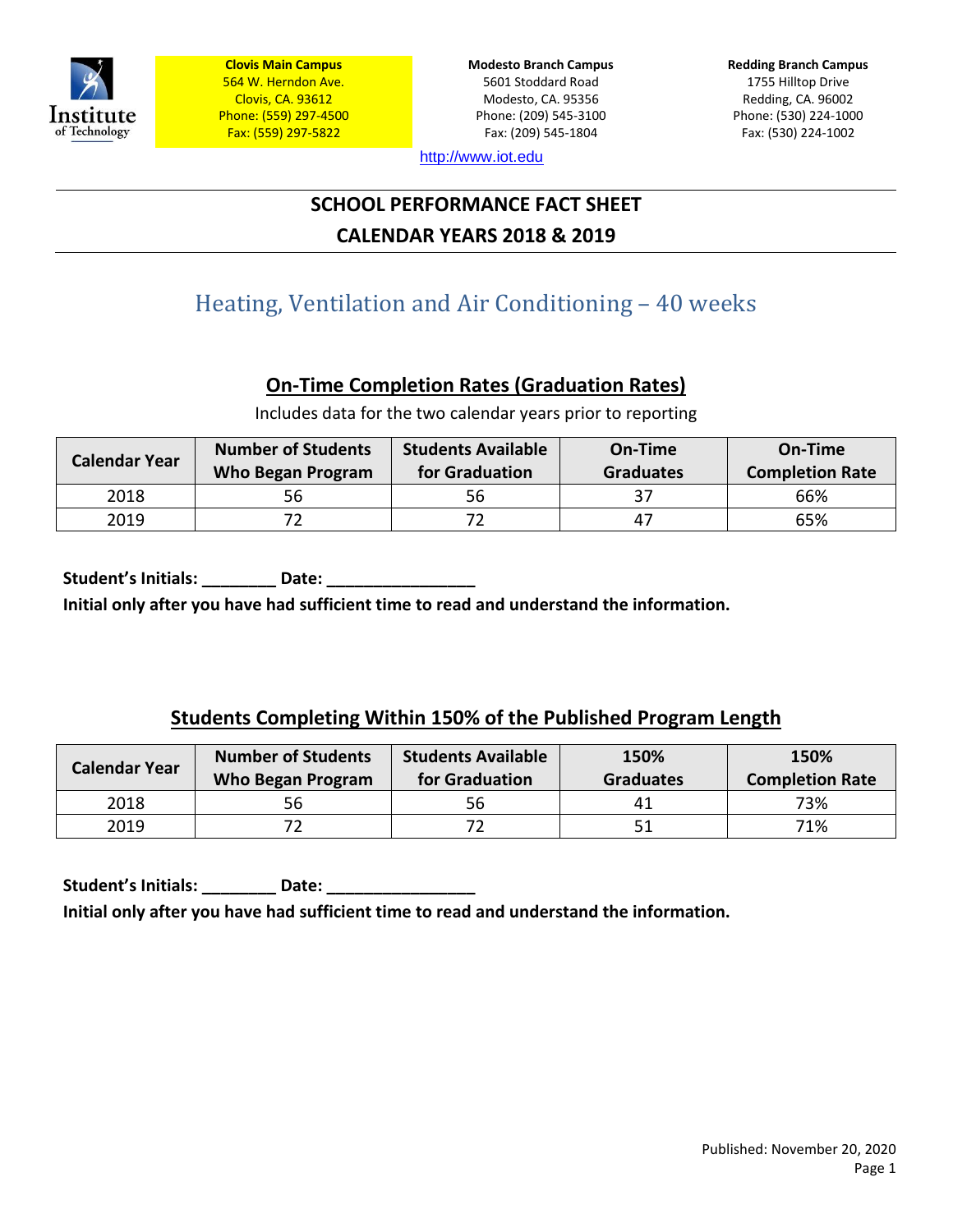

**Modesto Branch Campus** 5601 Stoddard Road Modesto, CA. 95356 Phone: (209) 545-3100 Fax: (209) 545-1804

**Redding Branch Campus** 1755 Hilltop Drive Redding, CA. 96002 Phone: (530) 224-1000 Fax: (530) 224-1002

[http://www.iot.edu](http://www.iot.edu/)

## **Job Placement Rates**

Includes data for the two calendar years prior to reporting

| <b>Calendar Year</b> | <b>Number of</b><br><b>Students Who</b><br><b>Began Program</b> | <b>Number of</b><br><b>Graduates</b> | <b>Graduates</b><br><b>Available for</b><br>Employment | <b>Graduates</b><br><b>Employed in</b><br>the Field | <b>Placement Rate</b><br><b>Employed in</b><br>the Field |
|----------------------|-----------------------------------------------------------------|--------------------------------------|--------------------------------------------------------|-----------------------------------------------------|----------------------------------------------------------|
| 2018                 | 56                                                              | 41                                   |                                                        | 37                                                  | 90%                                                      |
| 2019                 | 72.                                                             | 51                                   | 50                                                     | 38                                                  | 76%                                                      |

You may obtain from the institution a list of the employment positions determined to be in the field for which a student received education and training by contacting the Career Services Department.

Student's Initials: **Date:** Date: **Initial only after you have had sufficient time to read and understand the information.**

# **Gainfully Employed Categories**

Includes data for the two calendar years prior to reporting

#### **Part-Time vs. Full-Time Employment**

| <b>Calendar Year</b> | <b>Graduate Employed in</b><br>the Field 20-29 Hours<br><b>Per Week</b> | <b>Graduates Employed in</b><br>the Field at Least 30<br><b>Hours Per Week</b> | <b>Total Graduates</b><br><b>Employed in the Field</b> |
|----------------------|-------------------------------------------------------------------------|--------------------------------------------------------------------------------|--------------------------------------------------------|
| 2018                 |                                                                         | -37                                                                            |                                                        |
| 2019                 |                                                                         | 38                                                                             | 38                                                     |

#### **Single Position vs. Concurrent Aggregated Position**

| <b>Calendar Year</b> | <b>Graduates Employed in</b><br>the Field in a Single<br><b>Position</b> | <b>Graduates Employed in</b><br>the Field in Concurrent<br><b>Aggregated Positions</b> | <b>Total Graduates</b><br><b>Employed in the Field</b> |
|----------------------|--------------------------------------------------------------------------|----------------------------------------------------------------------------------------|--------------------------------------------------------|
| 2018                 |                                                                          |                                                                                        |                                                        |
| 2019                 | 38                                                                       |                                                                                        | 38                                                     |

Student's Initials: **Example 20 Date: Date: Initial only after you have had sufficient time to read and understand the information.**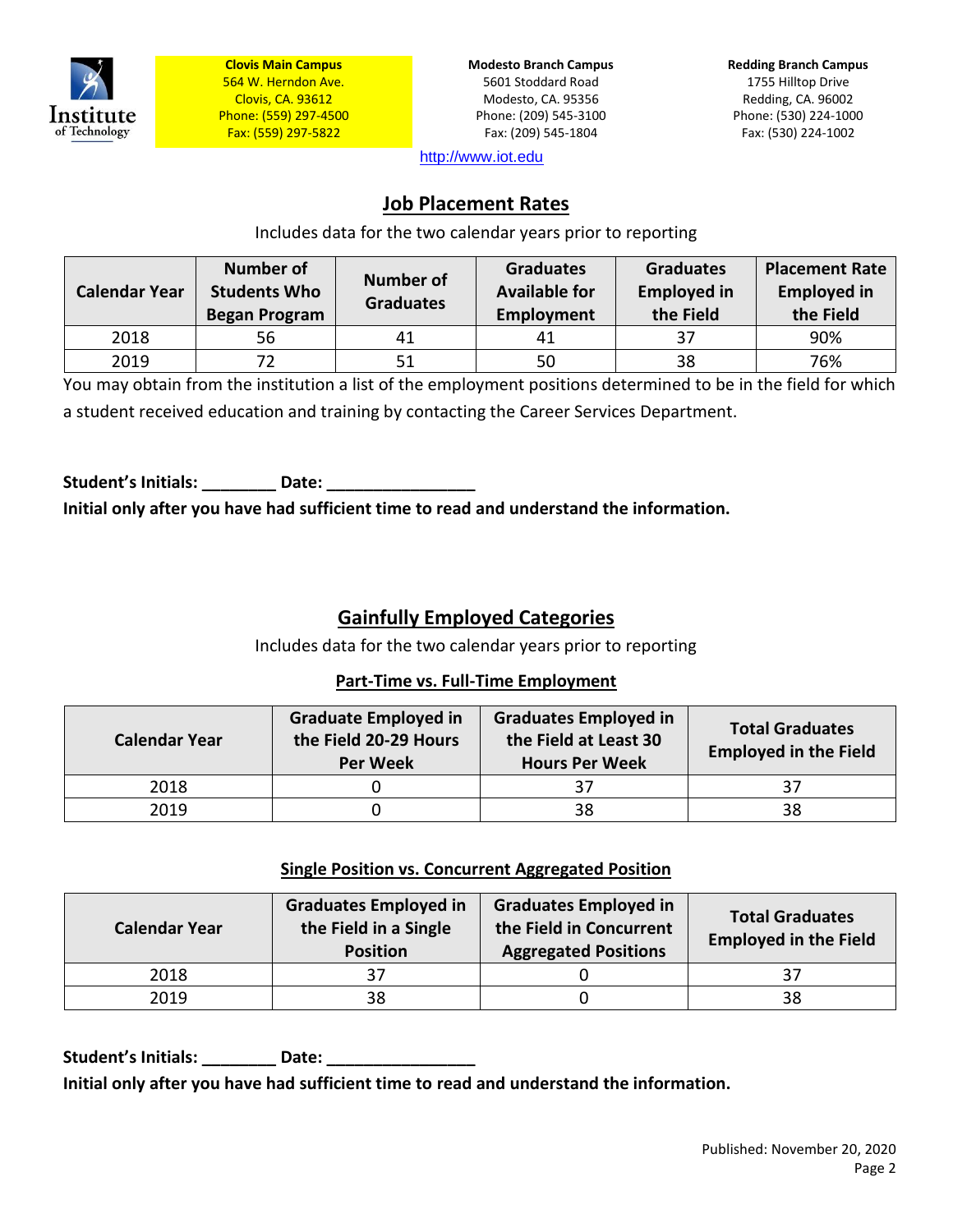

**Modesto Branch Campus** 5601 Stoddard Road Modesto, CA. 95356 Phone: (209) 545-3100 Fax: (209) 545-1804

[http://www.iot.edu](http://www.iot.edu/)

# **Self-Employed / Freelance Positions**

| <b>Calendar Year</b> | <b>Graduates Employed who are Self-Employed</b><br>or Working Freelance | <b>Total Graduates Employed in</b><br>the Field |
|----------------------|-------------------------------------------------------------------------|-------------------------------------------------|
| 2018                 |                                                                         |                                                 |
| 2019                 |                                                                         | 38                                              |

## **Institutional Employment**

| <b>Calendar Year</b> | <b>Graduates Employed in the Field who are</b><br><b>Employed by the Institution, an Employer</b><br>Owned by the Institution, or an Employer who<br>Shares Ownership with the Institution. | <b>Total Graduates Employed in</b><br>the Field |
|----------------------|---------------------------------------------------------------------------------------------------------------------------------------------------------------------------------------------|-------------------------------------------------|
| 2018                 |                                                                                                                                                                                             | 37                                              |
| 2019                 |                                                                                                                                                                                             | 38                                              |

**Student's Initials: \_\_\_\_\_\_\_\_ Date: \_\_\_\_\_\_\_\_\_\_\_\_\_\_\_\_** 

**Initial only after you have had sufficient time to read and understand the information.**

#### **License Examination Passage Rates**

Includes data for the two calendar years prior to reporting

| <b>Calendar Year</b> | <b>Number of</b><br><b>Graduates in</b><br><b>Calendar Year</b> | <b>Number of</b><br><b>Graduates Taking</b><br>Exam | <b>Number Who</b><br><b>Passed First</b><br><b>Available Exam</b> | <b>Number Who</b><br><b>Failed First</b><br><b>Available Exam</b> | Passage<br>Rate |
|----------------------|-----------------------------------------------------------------|-----------------------------------------------------|-------------------------------------------------------------------|-------------------------------------------------------------------|-----------------|
| 2018                 | N/A                                                             |                                                     |                                                                   |                                                                   |                 |
| 2019                 | N/A                                                             |                                                     |                                                                   |                                                                   |                 |

Student's Initials: \_\_\_\_\_\_\_\_\_\_ Date: \_\_\_\_ **Initial only after you have had sufficient time to read and understand the information.**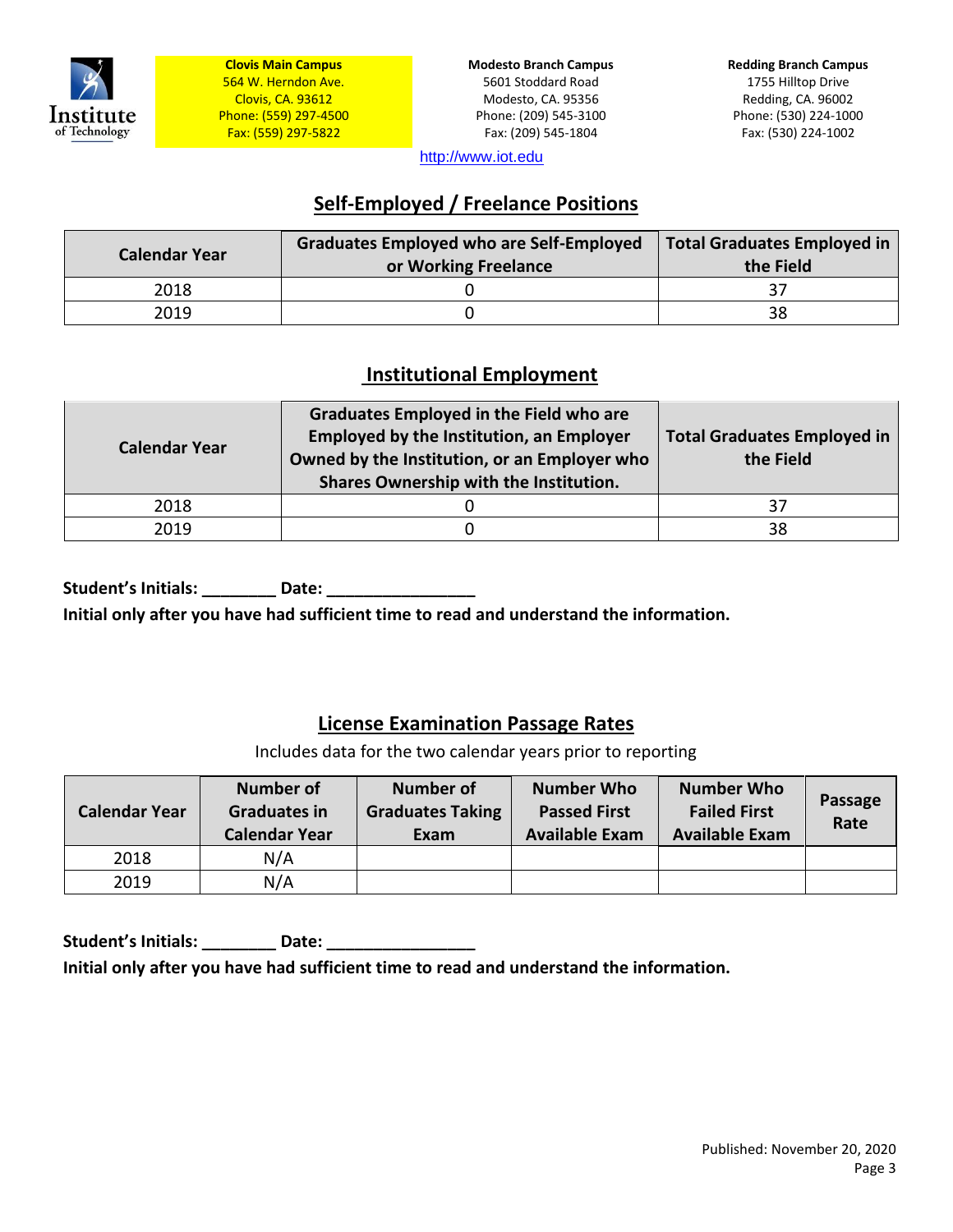

**Modesto Branch Campus** 5601 Stoddard Road Modesto, CA. 95356 Phone: (209) 545-3100 Fax: (209) 545-1804

**Redding Branch Campus** 1755 Hilltop Drive Redding, CA. 96002 Phone: (530) 224-1000 Fax: (530) 224-1002

[http://www.iot.edu](http://www.iot.edu/)

#### **Salary and Wage Information**

Includes data for the two calendar years prior to reporting

| <b>Calendar</b> | <b>Graduates</b><br><b>Available for</b>                                             | <b>Graduates</b>            |                         | <b>Annual Salary and Wages Reported by</b><br><b>Graduates Employed in the Field</b> |                         |                          |                                                      |  | <b>No Salary</b><br><b>Information</b> |                         |          |
|-----------------|--------------------------------------------------------------------------------------|-----------------------------|-------------------------|--------------------------------------------------------------------------------------|-------------------------|--------------------------|------------------------------------------------------|--|----------------------------------------|-------------------------|----------|
| Year            | <b>Employment</b>                                                                    | <b>Employed</b><br>in Field | \$15K -<br><b>\$20K</b> |                                                                                      | \$20K -<br><b>\$25K</b> | $$25K -$<br><b>\$30K</b> | <b>\$30K-</b><br><b>\$35K</b>                        |  | \$35K -<br><b>\$40K</b>                | \$40K -<br><b>\$45K</b> | Reported |
| 2018            | 41                                                                                   | 37                          | 1                       |                                                                                      | 3                       | 6                        | 4                                                    |  | 1                                      | $\Omega$                | 22       |
| <b>Calendar</b> | <b>Graduates</b>                                                                     | <b>Graduates</b>            |                         |                                                                                      |                         |                          | <b>Annual Salary and Wages Reported by Graduates</b> |  |                                        |                         |          |
| Year            | <b>Available for</b>                                                                 | <b>Employed</b>             |                         |                                                                                      |                         |                          | <b>Employed in the Field</b>                         |  |                                        |                         |          |
|                 | <b>Employment</b>                                                                    | in Field                    |                         |                                                                                      |                         |                          |                                                      |  |                                        |                         |          |
| 2019            | 50                                                                                   | 38                          | \$15,001                |                                                                                      |                         | \$20,001                 | \$25,001                                             |  | \$30,001                               |                         | \$35,001 |
|                 |                                                                                      |                             | \$20,000                |                                                                                      |                         | \$25,000                 | \$30,000                                             |  | \$35,000                               |                         | \$40,000 |
|                 |                                                                                      |                             | $\Omega$                |                                                                                      |                         | 5                        | 12                                                   |  |                                        | 9                       | 0        |
|                 | <b>Annual Salary and Wages Reported by Graduates</b><br><b>Employed in the Field</b> |                             |                         |                                                                                      |                         |                          |                                                      |  |                                        |                         |          |
| \$40,001        | \$45,001                                                                             | \$50,001                    | \$55,001                |                                                                                      |                         | \$75,001                 | <b>No Salary</b>                                     |  |                                        |                         |          |
| \$45,000        | \$50,000                                                                             | \$55,000                    | \$60,000                |                                                                                      |                         | \$80,000                 | <b>Information</b>                                   |  |                                        |                         |          |
|                 |                                                                                      |                             |                         |                                                                                      |                         |                          | Reported                                             |  |                                        |                         |          |
| 1               | $\overline{2}$                                                                       | 1                           | $\mathbf{1}$            |                                                                                      |                         | 1                        | 6                                                    |  |                                        |                         |          |

A list of sources used to substantiate salary disclosures is available from the school from the Career Services Department.

**Student's Initials: \_\_\_\_\_\_\_\_ Date: \_\_\_\_\_\_\_\_\_\_\_\_\_\_\_\_** 

**Initial only after you have had sufficient time to read and understand the information.**

#### **Cost of Educational Program**

Total charges for the program for students completing on-time in 2018: **\$18,892.00** Additional charges may be incurred if the program is not completed on-time.

Total charges for the program for students completing on-time in 2019: **\$18,892.00** Additional charges may be incurred if the program is not completed on-time.

Student's Initials: **Date:** Date: **Initial only after you have had sufficient time to read and understand the information.**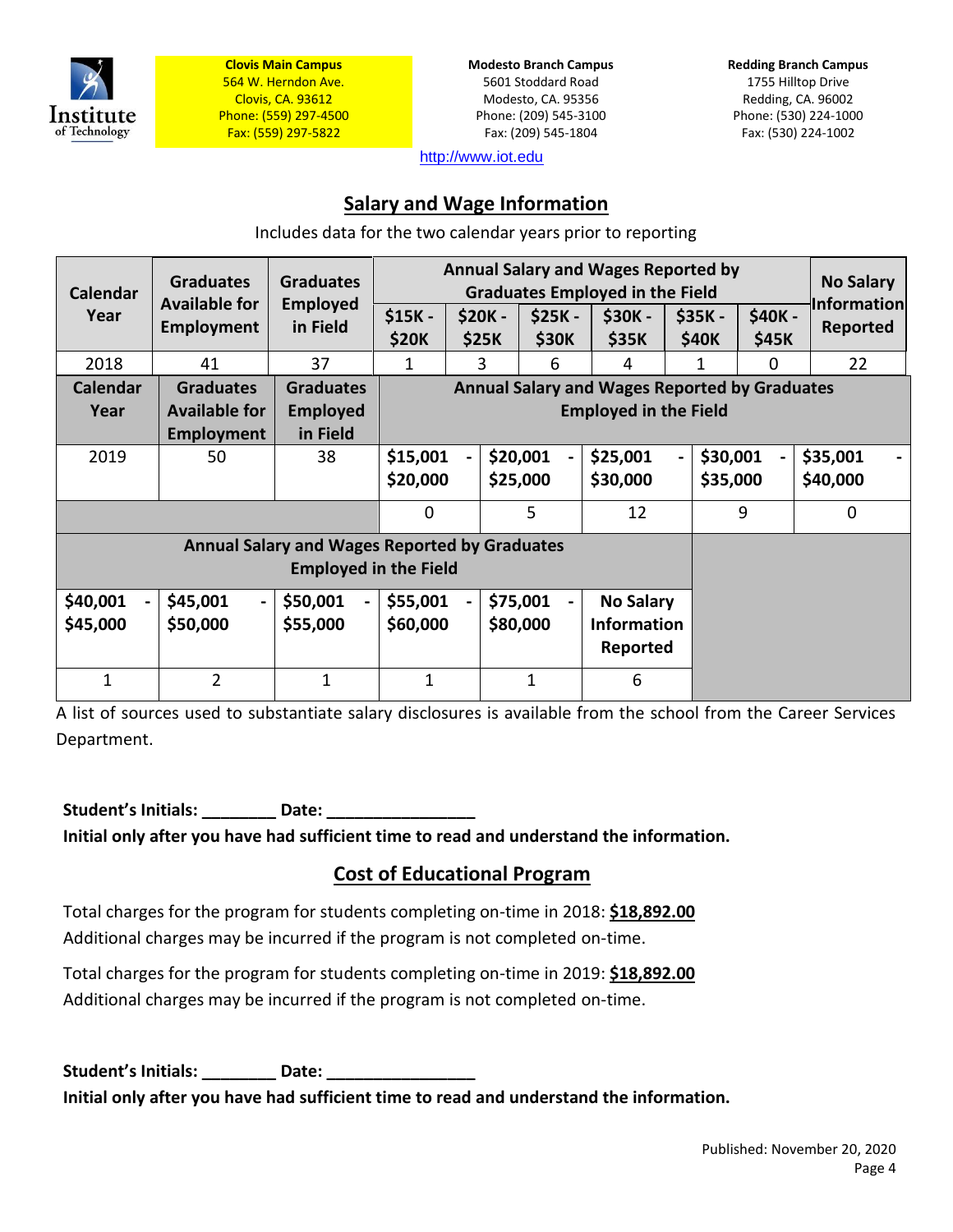

**Modesto Branch Campus** 5601 Stoddard Road Modesto, CA. 95356 Phone: (209) 545-3100 Fax: (209) 545-1804

**Redding Branch Campus** 1755 Hilltop Drive Redding, CA. 96002 Phone: (530) 224-1000 Fax: (530) 224-1002

[http://www.iot.edu](http://www.iot.edu/)

## **Federal Student Loan Debt**

| Calendar Year(s) | <b>Most recent</b><br>three-year cohort<br>default rate, as<br>reported by the<br><b>United State</b><br><b>Department of</b><br>Education $1$ | The percentage of<br>enrolled students<br>receiving federal<br>student loans to pay<br>for this program | The average amount of<br>federal student loan<br>debt of graduates who<br>took out federal<br>student loans at this<br>institution | The percentage<br>of graduates<br>with federal<br>student loans as<br>calculated by<br>the institution |
|------------------|------------------------------------------------------------------------------------------------------------------------------------------------|---------------------------------------------------------------------------------------------------------|------------------------------------------------------------------------------------------------------------------------------------|--------------------------------------------------------------------------------------------------------|
| 2018             | 17.8%                                                                                                                                          | 64%                                                                                                     | \$9,461.17                                                                                                                         | 71%                                                                                                    |
| 2019             | 20.7%                                                                                                                                          | 72%                                                                                                     | \$9,612.56                                                                                                                         | 71%                                                                                                    |

<sup>1</sup>The percentage of students who defaulted on their federal student loans is called the Cohort Default Rate (CDR). It shows the percentage of this school's students who were more than 270 days (9 months) behind on their federal student loans within three years of when the first payment was due. This is the most recent CDR reported by the U.S. Department of Education.

Student's Initials: **Example 18 Date: Initial only after you have had sufficient time to read and understand the information.**

This fact sheet is filed with the Bureau for Private Postsecondary Education. Regardless of any information you may have relating to completion rates, placement rates, starting salaries, or license exam passage rates, this fact sheet contains the information as calculated pursuant to state law.

Any questions a student may have regarding this fact sheet that have not been satisfactorily answered by the institution may be directed to the Bureau for Private Postsecondary Education at 2535 Capitol Oaks Drive, Suite 400, Sacramento, CA 95833[, www.bppe.ca.gov,](http://www.bppe.ca.gov/) toll-free telephone number (888) 370-7589 or by fax (916) 263- 1897.

\_\_\_\_\_\_\_\_\_\_\_\_\_\_\_\_\_\_\_\_\_\_\_\_\_\_\_\_\_\_\_\_\_\_\_\_\_\_\_\_ \_\_\_\_\_\_\_\_\_\_\_\_\_\_\_\_\_\_\_\_\_\_\_\_\_\_\_\_\_\_\_\_\_\_\_

Student Name - Print

\_\_\_\_\_\_\_\_\_\_\_\_\_\_\_\_\_\_\_\_\_\_\_\_\_\_\_\_\_\_\_\_\_\_\_\_\_\_\_\_\_

Student Signature Date Date

\_\_\_\_\_\_\_\_\_\_\_\_\_\_\_\_\_\_\_\_\_\_\_\_\_\_\_\_\_\_\_\_\_\_\_\_\_\_\_\_ \_\_\_\_\_\_\_\_\_\_\_\_\_\_\_\_\_\_\_\_\_\_\_\_\_\_\_\_\_\_\_\_\_\_\_

School Official Date Date Date Date Date Date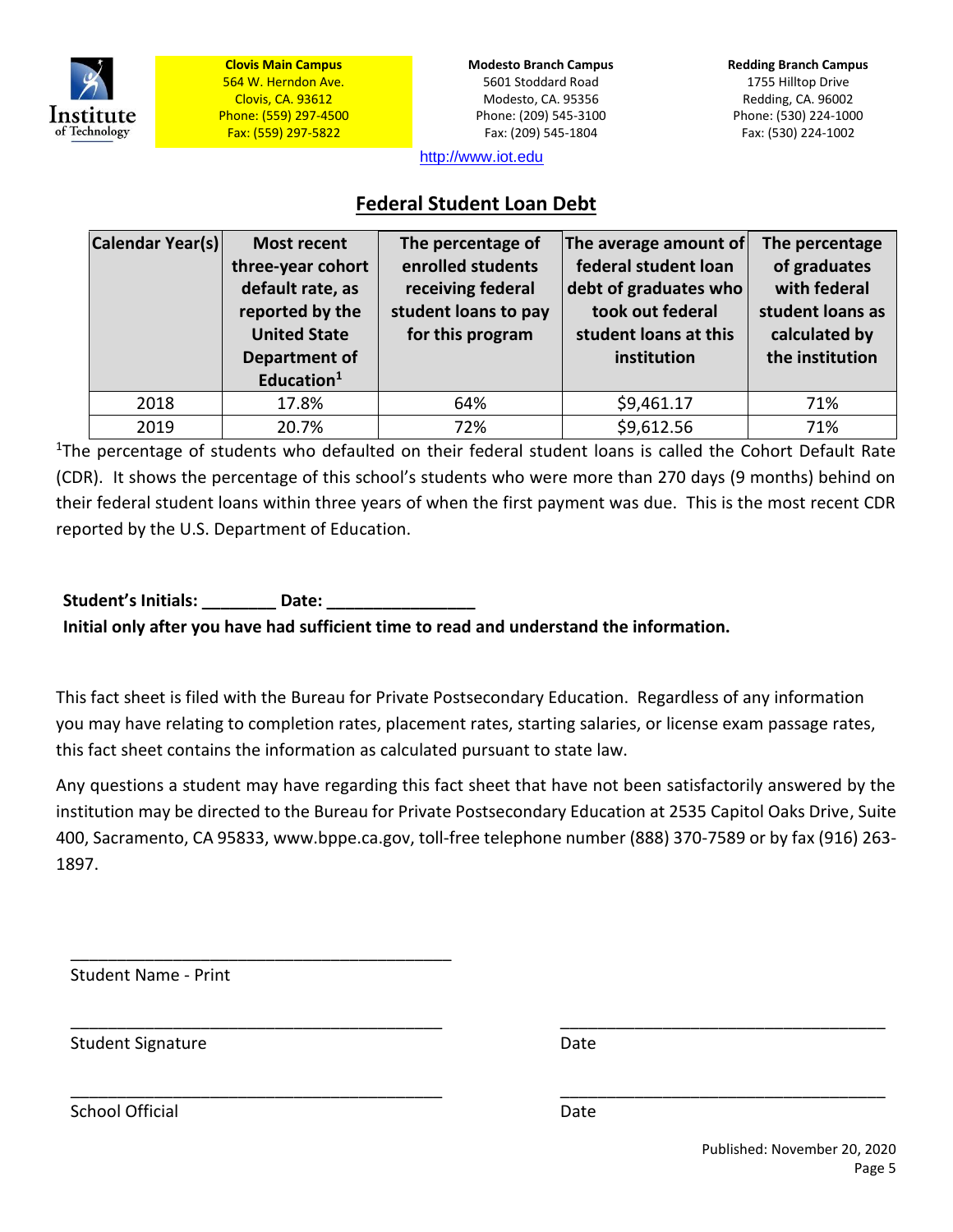

**Modesto Branch Campus** 5601 Stoddard Road Modesto, CA. 95356 Phone: (209) 545-3100 Fax: (209) 545-1804

[http://www.iot.edu](http://www.iot.edu/)

**Redding Branch Campus** 1755 Hilltop Drive Redding, CA. 96002 Phone: (530) 224-1000 Fax: (530) 224-1002

# **Definitions**

- "Number of Students Who Began the Program" means the number of students who began a program who were scheduled to complete the program within 100% of the published program length within the reporting calendar year and excludes all students who cancelled during the cancellation period.
- "Students Available for Graduation" is the number of students who began the program minus the number of students who have died, been incarcerated, or been called to active military duty.
- "Number of On-time Graduates" is the number of students who completed the program within 100% of the published program length within the reporting calendar year.
- "On-time Completion Rate" is the number of on-time graduates divided by the number of students available for graduation.
- "150% Graduates" is the number of students who completed the program within 150% of the program length (includes on-time graduates).
- "150% Completion Rate" is the number of students who completed the program in the reported calendar year within 150% of the published program length, including on-time graduates, divided by the number of students available for graduation.
- "Graduates Available for Employment" means the number of graduates minus the number of graduates unavailable for employment.
- "Graduates Unavailable for Employment" means the graduates who, after graduation, die, become incarcerated, are called to active military duty, are international students that leave the United States or do not have a visa allowing employment in the United States, or are continuing their education in an accredited or bureau-approved postsecondary institution.
- "Graduates Employed in the Field" means graduates who beginning within six months after a student completes the applicable educational program are gainfully employed, whose employment has been reported, and for whom the institution has documented verification of employment. For occupations for which the state requires passing an examination, the six months period begins after the announcement of the examination results for the first examination available after a student completes an applicable educational program.
- "Placement Rate Employed in the Field" is calculated by dividing the number of graduates gainfully employed in the field by the number of graduates available for employment.
- "Number of Graduates Taking Exam" is the number of graduates who took the first available exam in the reported calendar year.
- "First Available Exam Date" is the date for the first available exam after a student completed a program.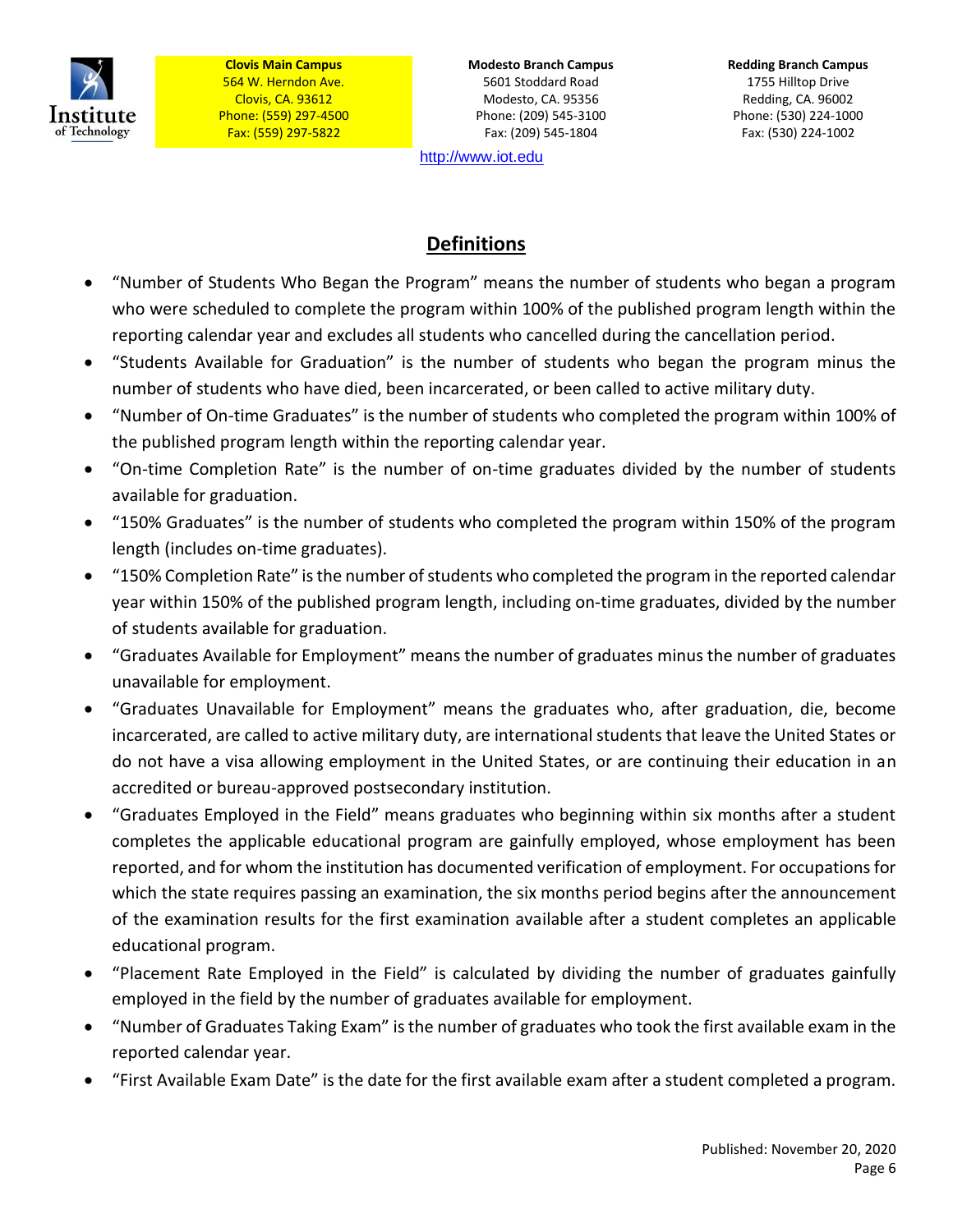

**Modesto Branch Campus** 5601 Stoddard Road Modesto, CA. 95356 Phone: (209) 545-3100 Fax: (209) 545-1804

**Redding Branch Campus** 1755 Hilltop Drive Redding, CA. 96002 Phone: (530) 224-1000 Fax: (530) 224-1002

[http://www.iot.edu](http://www.iot.edu/)

- "Passage Rate" is calculated by dividing the number of graduates who passed the exam by the number of graduates who took the reported licensing exam.
- "Number Who Passed First Available Exam" is the number of graduates who took and passed the first available licensing exam after completing the program.
- "Salary" is as reported by graduate or graduate's employer.
- "No Salary Information Reported" is the number of graduates for whom, after making reasonable attempts, the school was not able to obtain salary information.